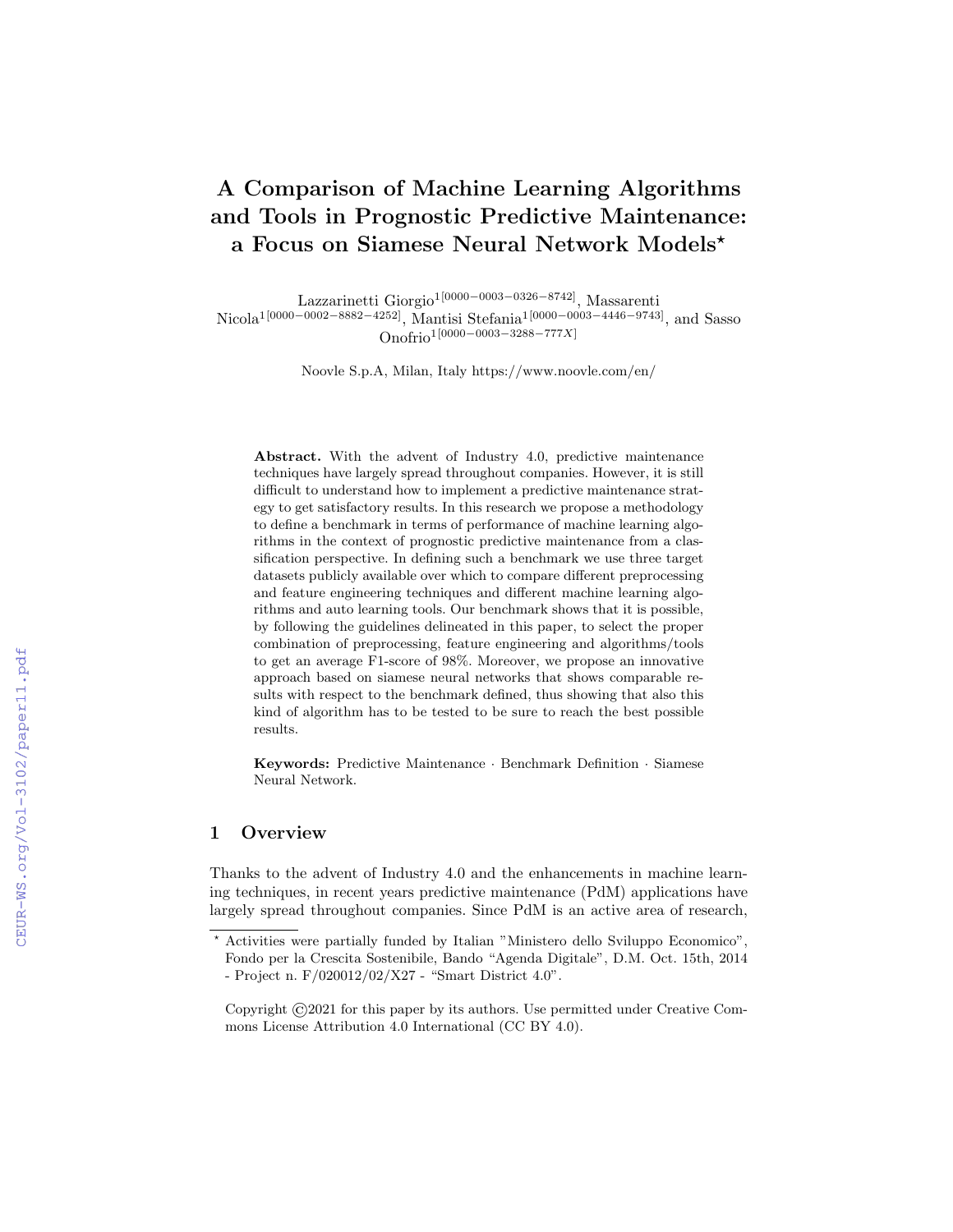there are thousands of papers published on the topic, however among all the possibilities of implementing a PdM system, it is still difficult to identify a specific strategy to get satisfactory results. On the shake of this, this research aims at defining a technical benchmark to measure the performance of different fault prognosis algorithms and auto-learning tools in the context of prognostic PdM. More precisely, this research is driven by the business need of a partner company that produces vertical cutting machines and aims at creating a PdM system to predict breakage events, thus reducing related costs by avoiding them. One of the main issues of the partner company is that they have scarse connectivity throughout the production line, so they cannot stream data in real-time to the final system that will be cloud-based. In this context, the final goal is to produce a system capable of monitoring in semi-real-time through sensors some operating parameters of the machines in order to be able to predict their remaining useful life (RUL). Generally, the RUL is a continuous variable that requires a regression problem to predict it. However, the semi-real-time scenario poses the issue of interacting with the machine at discrete time intervals sending a batch of the collected data every hour. Thus, since in the real case scenario we will get data in batch with a certain time delay, in this research we focus on the context of PdM from the classification point of view, i.e. we aim at predicting the class of breakage of the last observations collected. Thus, we designed a methodology to compute a benchmark for prognostic PdM based on the main state-of-the-art machine learning algorithms and the available auto learning tools to provide the partner company with a precise methodology to select the best algorithm and determine how it performs with respect to the benchmark. Moreover we compare the results with an innovative approach based on Siamese Neural Network (SNN), which is an algorithm never used in this context. Computing this benchmark will allow the partner company to define the best PdM strategy by following the guidelines defined in this paper and to check whether the results they are obtaining by implementing the PdM system are competitive with the state-of-the-art results. The rest of this paper is organized as follows. In chapter 2 a comprehensive analysis of the state of the art for PdM is presented. Then in chapter 3 the methodology for the creation of the benchmark is defined together with the innovative approach based on SNN. In this chapter also the dataset used for the computation are described. In chapter 4 the results obtained are shown with a focus on the comparison of the benchmark with the innovative approach and, finally, in chapter 5 some conclusive remarks.

## 2 State of the Art

Predictive maintenance (PdM) [1], which is the analysis of industrial machinery's operating parameters in order to predict breakage events [2], is an active area of research that has found the right space for application only recently thanks to the fact that industry is currently moving towards the so called industry 4.0 [3]. Indeed, new technologies from industry 4.0, such as the Internet of things (IoT) [7], cloud computing and sensors and advances in artificial intel-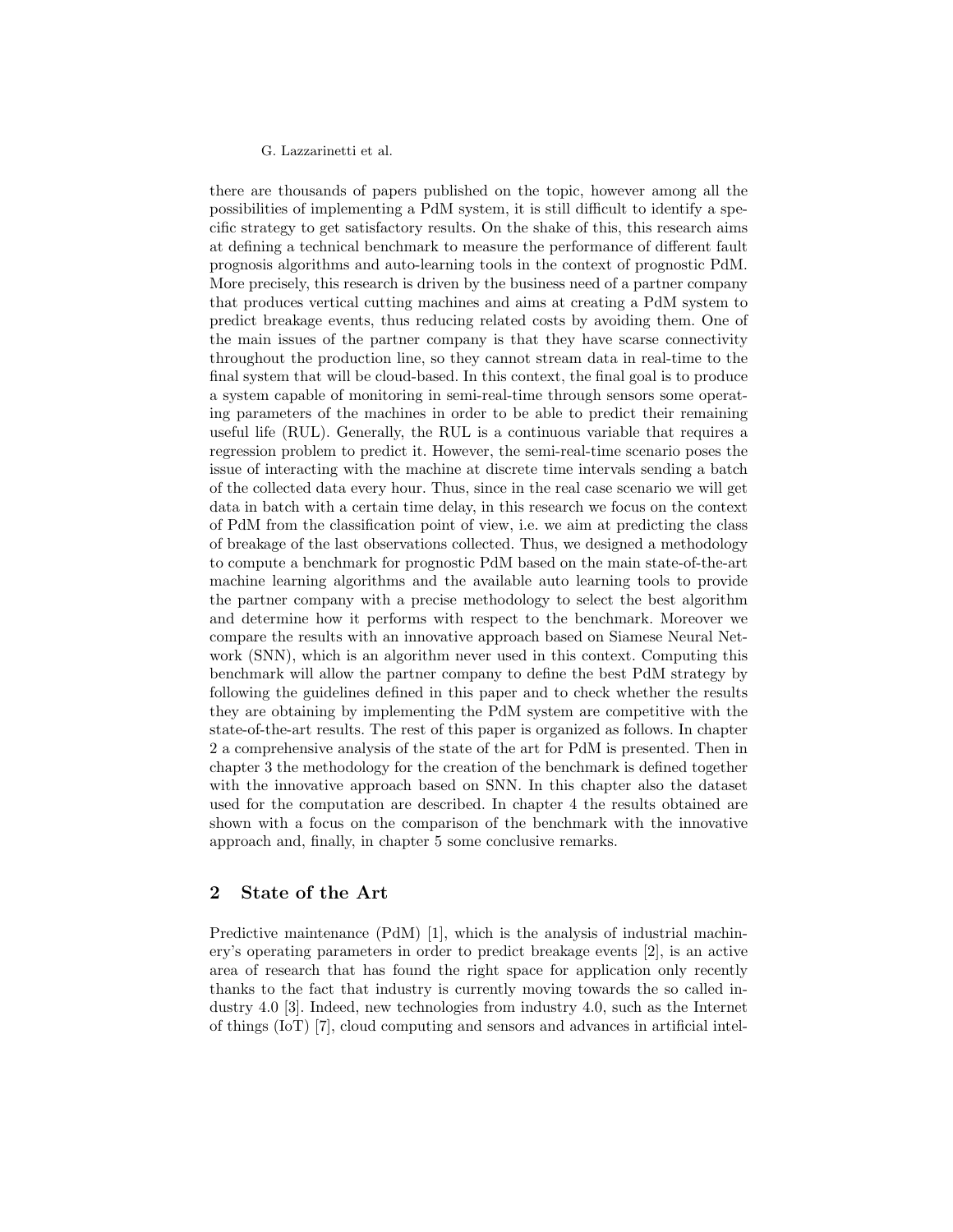ligence from software [5] and hardware [8] perspectives, allow the integration of people, machines and products, thus making possible a fast exchange of information and the generation of even more data [4], enabling efficient and effective PdM for companies [6]. There are several approaches to PdM. In particular, the taxonomy of the approaches differs in three macro aspects: the architecture of the system (OSA CBM, supported by the cloud or based on industry 4.0 technologies), the objective (minimization of costs, maximization of reliability and availability or multi-objective) and the type of algorithms used [1]. In this research we focus on fault prognosis and diagnosis algorithms, in the context of industry 4.0 with the goal of maximizing the reliability and availability of the system, which can be carried out with two macro typologies of approaches: knowledge based and data driven. Knowledge based methods make use of expert knowledge of the monitored systems and can be divided into 3 categories: ontology based, rule based and model based. Ontology based approaches allow for the creation of knowledge bases for different systems and machinery [9]. In the context of PdM, several ontologies have been built [10–13], however these approaches must be used together with other reasoning techniques to be effective. Rule based approaches are based on the evaluation of data with a set of fixed IF-THEN-ELSE rules determined by domain experts, which has the advantage of including a-priori knowledge in the system  $[14-17]$ . These approaches are very effective, but clearly not scalable. Model based approaches are based on the implementation of mathematical models of the physical processes which have an impact on the health of the system components [18–22]. These approaches are applicable only when the underlying physical process can be perfectly described by a mathematical model without adopting too stringent assumptions or constraints and this rarely happens [23–25]. Data driven approaches, on the other end, are approaches that use historical data to learn a model of the system's behavior with machine learning techniques [26]. From the literature perspective, the task of predicting failures can be reduced to three main types of problems: binary classification, multi-class classification and regression. Binary classification is used in PdM with the goal of estimating the probability that after a certain number of machine cycles the machine will break down. Similarly for multi-class classification, where each class represents the probability that a machine will break down in the following N cycles, with N possibly different for each class. Regression models, on the other hand, are used to estimate the number of life cycles remaining (RUL). Some traditional machine learning algorithms used in this field are: Artificial Neural Network (ANN) [27–30], Decision Tree (DT) and Random Forest (RF) [31–33], Support Vector Machine (SVM) [34, 35] and K-nearest Neighbor (KNN) [36]. However, in recent times, research has moved towards Deep Learning algorithms that have proven to somehow outperform many of these more traditional models [1]. Specifically, the main algorithms used in the context of PdM are: Convolutional Neural Network (CNN), Recurrent Neural Network (RNN) and Generative Adversarial Network (GAN). In this context, CNNs have shown enormous ability to extract useful and robust features to perform fault diagnosis [37–39]. Experiments have shown that, with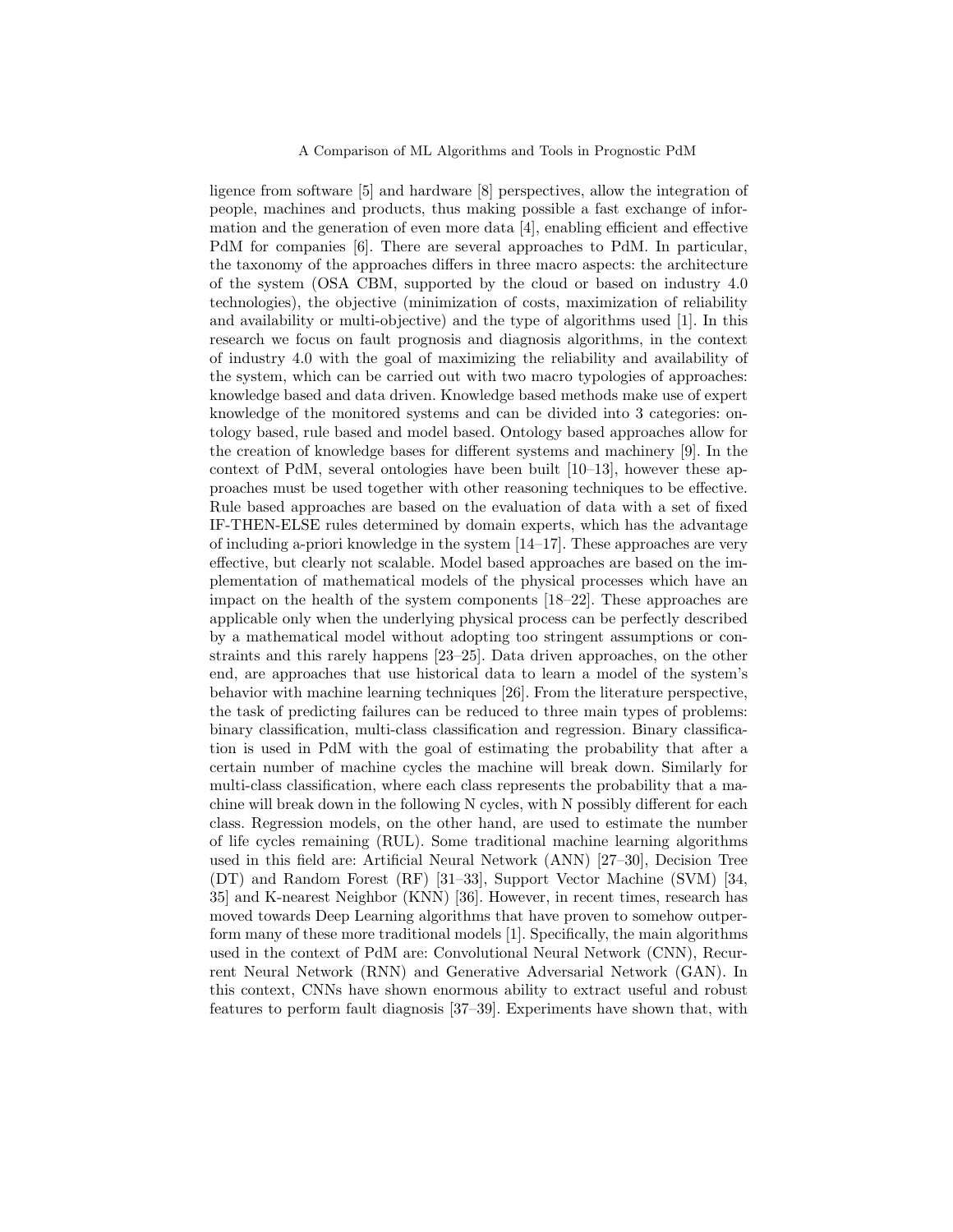proper hyperparameters tuning, models can achieve 99% accuracy levels. CNNs are also often used to predict the RUL, as in [40, 41]. Also RNNs have often been used as a fault diagnosis tool in recent times as their consolidated ability to model time sequences has guaranteed these algorithms superior performance compared to other types of networks [42–44]. Moreover, thanks to the ability of Long Short Term Memory (LSTM) and Gate Recurrent Unit (GRU) cells to handle long and time-dependent time series, many studies have been carried out on the prediction of the RUL via these networks [45–47]. In the context of PdM also GANs have been proposed to identify the type of machine failure [48, 49] or to predict the RUL [50] by modeling the trend of the health indicators of a machinery. The advantage of these networks is that the health indicator trend model becomes more accurate as more data is collected. In recent times, also Siamese Neural Networks (SNNs) have emerged among deep learning algorithms [51]. SNNs are models composed of two parallel identical sub-networks, which process two differents input data in order to create an embedding to be compared. The two sub-networks are trained to produce an embedding so that the similarity measure between the embedding produced is minimized in case the two embedded inputs are of different classes and maximized otherwise [52]. This type of learning is known as one-shot-learning. These approaches have proven to be extremely useful also in the context of time series analysis. An example is found in [53], where a system is proposed to measure the similarity between time series using SNN with two twin subnets consisting of RNNs. The application of these algorithms in the field of PdM is still little explored today [54].

## 3 Benchmark definition

The goal of this research is to define a benchmark in terms of performance of the data driven PdM algorithms for fault prediction and compare the results with an innovative approach based on SNNs. As explained in Chapter 1, given that in the partner company's scenario data are send to the PdM model in batch with a certain delay, we focus on the case of multi-class classification, where the aim is that of determining, given a time series of variables, the breakage class. For the definition of the benchmark, not only custom algorithms are used, but also some auto-learning tools such as Google Cloud AutoML [55] and Google Cloud BigQuery ML [56] (BQ-ML). In order to define this benchmark we use three widely used public datasets and calculate the performance for each of them, comparing different preprocessing and feature engineering approaches. In the following we provide all the details of each step necessary to compute the benchmark. We also define also the implementation and evaluation of the algorithm based on SNN and the calculation of the positioning of the SNN based approach with respect to the benchmark on public datasets.

#### 3.1 Datasets description

Three different public datasets have been identified for the definition of the benchmark.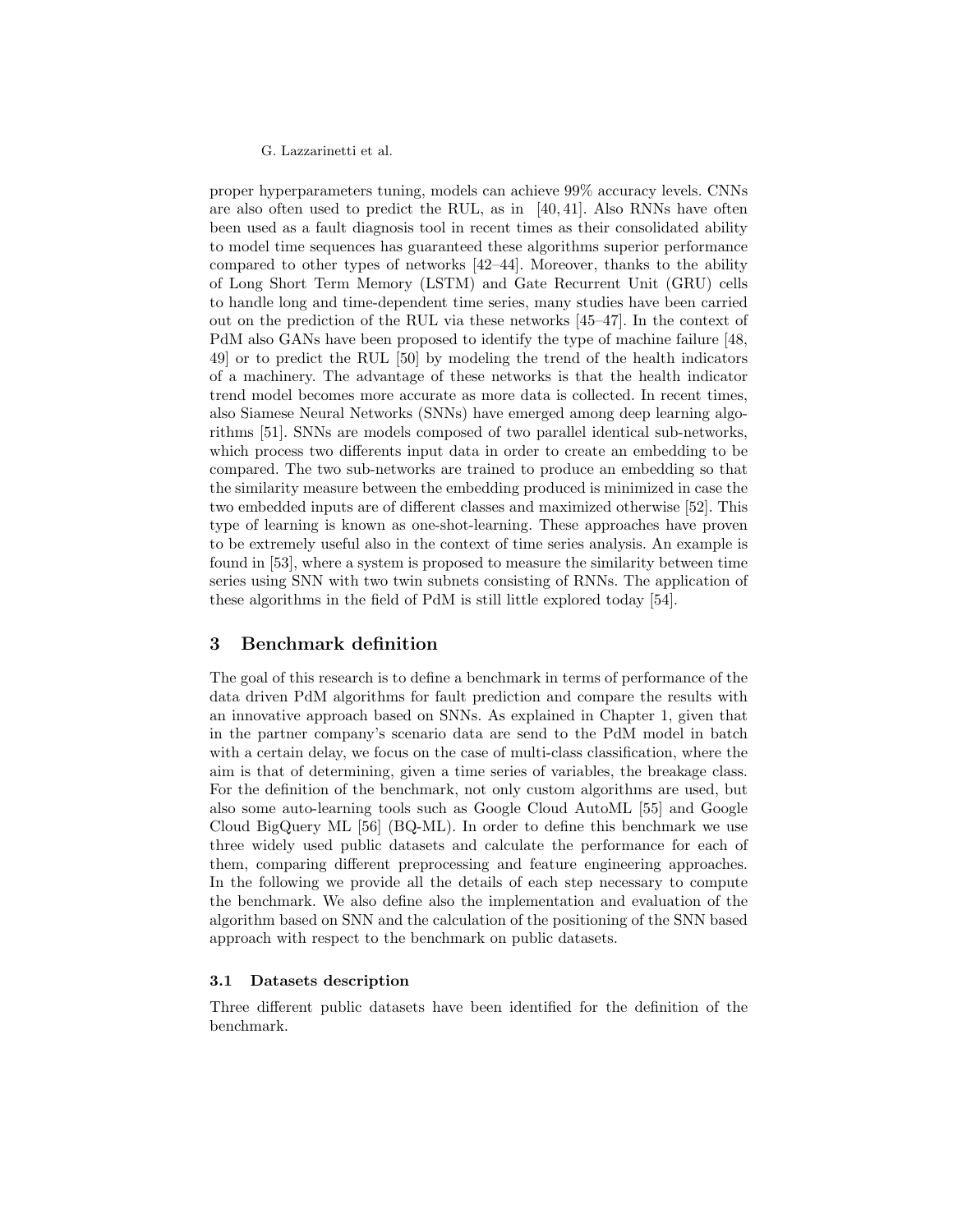Zenodo predictive maintenance dataset The dataset published by Zenodo [57] consists of a series of IoT sensors for predictive maintenance in the elevator industry. The collected data can be used for predictive maintenance of elevator doors in order to reduce unscheduled stops and optimize maintenance interventions.The dataset contains operational data in the form of time series sampled at a frequency of 4Hz. In particular, for each lift there are electromechanical sensors, physical sensors and environmental sensors. In the following we will refer to this dataset as OML.

NASA Turbofan Engine Degradation dataset The dataset published by NASA's Prognostic CoE [58] concerns the degradation of aeration engines and is constructed using C-MPASS. The dataset is simulated under different combinations of operating conditions and for different types of faults and contains several variables that describe the characteristics of the evolution of the fault. In the following we will refer to this dataset as Aircraft.

XJTU-SY Bearing Datasets The XJTU-SY dataset [59] was published by the Institute of Design Science and Basic Components at Xi'an Jiaotong University, China for the predictive maintenance of rotating elements. The dataset contains multivariate time series of 15 rolling bearings from start to failure, acquired by conducting several accelerated degradation experiments. In the following we will refer to this dataset as XJTU-SY.

## 3.2 Preprocessing and Feature engineering

In order to define a precise benchmark, we decided not only to compare different machine learning algorithms but also different preprocessing techniques and different feature engineering approaches. In this case, three distinct feature engineering modes have been defined that share a common preprocessing phase.

Preprocessing Firstly data is normalized and the features that have zero variance are eliminated. The target variable is then defined as RUL, i.e. number of cycles missing from the fault. Since the benchmark to be determined refers to a multi-class classification problem we need to convert the RUL from a continuous variable to a discrete variable. Thus, we define a methodology to divide the dataset into 3 classes: one containing the cases of RUL between 0 and N, one containing the cases of RUL between N and M with M>N and one with the cases of RUL greater than M. In this way the three classes represent a case of failure in the short term ( $RUL < N$ ), a case of failure in the medium term  $(N < RUL < M)$ and a case of good functioning (RUL>M). The method of selecting the parameters N and M depends both on the use case, i.e. on how long the cycles last and in how many cycles on average a failure case occurs, and on the performance of the models, i.e. on the accuracy of the models in the short, medium and long term. Starting from a given N (the minimum number of cycles that ensure the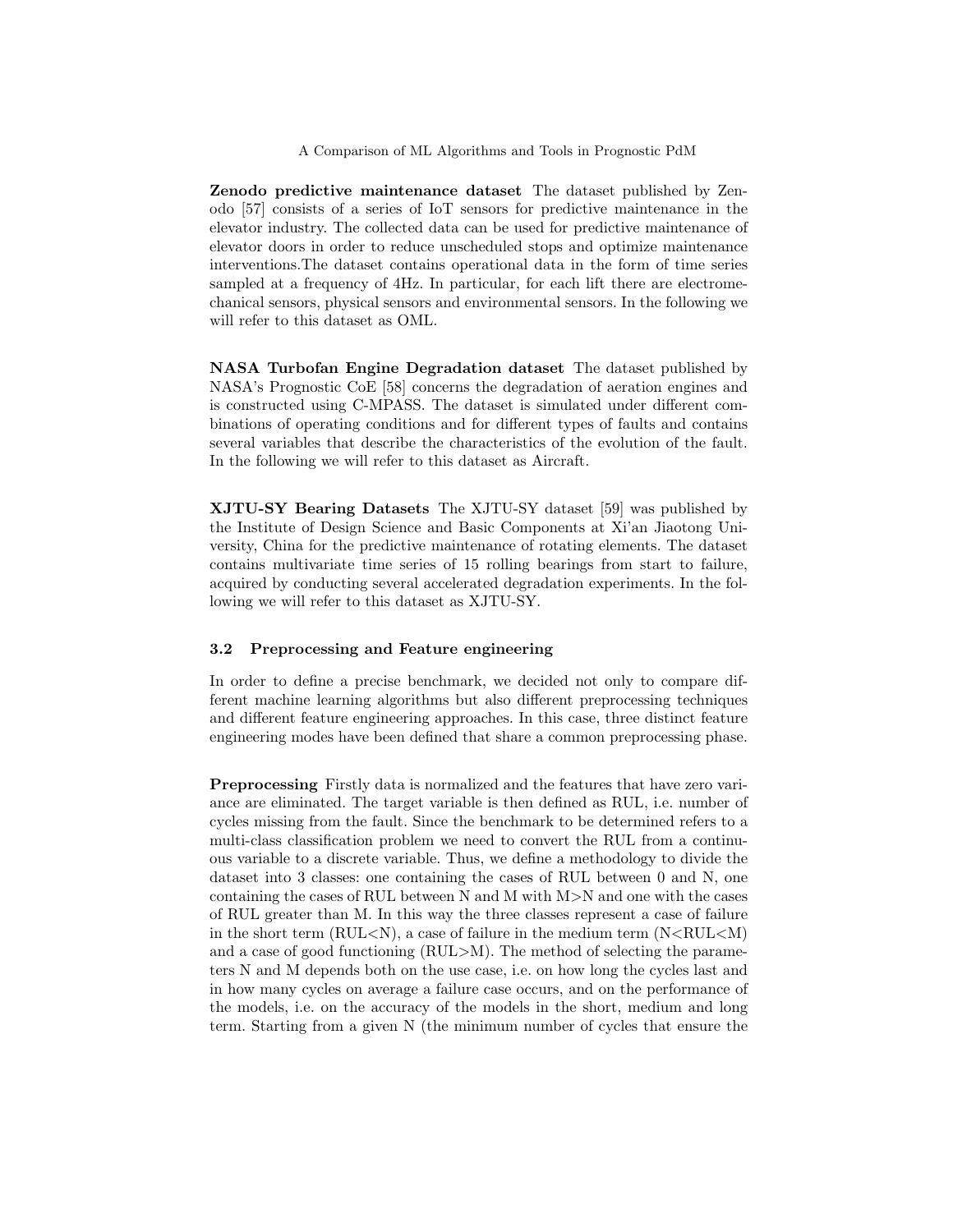operator room to maneuver), a series of machine learning models is trained for larger values of N. For each model trained, the performance are calculated and the performance trend is studied as N varies. The idea is to select N as large as possible (to ensure that the prediction occurs in time, guaranteeing the operator room to maneuver) but with the aim of maintaining good performance. A limit deviation of 5% from the maximum performance value is therefore considered. Once parameter N has been selected, M is selected in the same way.

Feature Cycle (FC) The first feature engineering approach consists in using the preprocessed dataset and in creating for each feature and for each pair of features the corresponding second degree feature crosses (for example, given the features x and y, a dataset containing  $x, y$  is considered,  $xy, x^2y^2$ . This is a standard feature engineering technique that has to be tested in order to find the best solution possible. Once the features are generated, since some datasets contain many sensors and the size of the features may explode, the features are reduced through Principal Component Analysis (PCA) , in order to represent the features through an embedding vector. The vector is constructed by taking only the k principal components that describe at least 95% of the variance present in the data.

Feature Rolling (FR) A second method of feature engineering consists in using the preprocessed dataset enriched with the calculation of the second degree feature crosses as described above, then adding a level of temporal aggregation to also take into account the overall trend of the series. In this case, for each detection  $x_i$  the sequence of the t values preceding  $x_i, (x_{i-t}, ..., x_i)$  is taken and it is replaced with the average of the values of the sequence of length t. This allows to engineer historical information and include them in the features, letting some algorithms (which otherwise would not be able to consider historical information) take these historical correlation into account. To determine the optimal value of t, an approach based on the analysis of the performance of the models generated by considering different values of  $t$  is adopted. In this case we start from a minimum value of  $t = 2$  and proceed by increasing t by 1. For each increment, a classifier is trained and the performance are measured. The choice of t must be made taking into consideration the peak point of the performance trend, but always considering that too large t implies the need to have a certain number of measurements before being able to make the prediction, therefore we take into account the average life cycle of a machine and select t as the minimum value between the peak point and  $\frac{1}{3}$  of the maximum number of life cycles. Also in this case follows the reduction of the dimensionality based on PCA and on the principle of 95% of the variance explained.

Feature Rolling Enriched (FRE) The third and last approach of feature engineering starts from the pre-processed database enriched with second degree feature crosses over which FR is performed as described above but, for each batch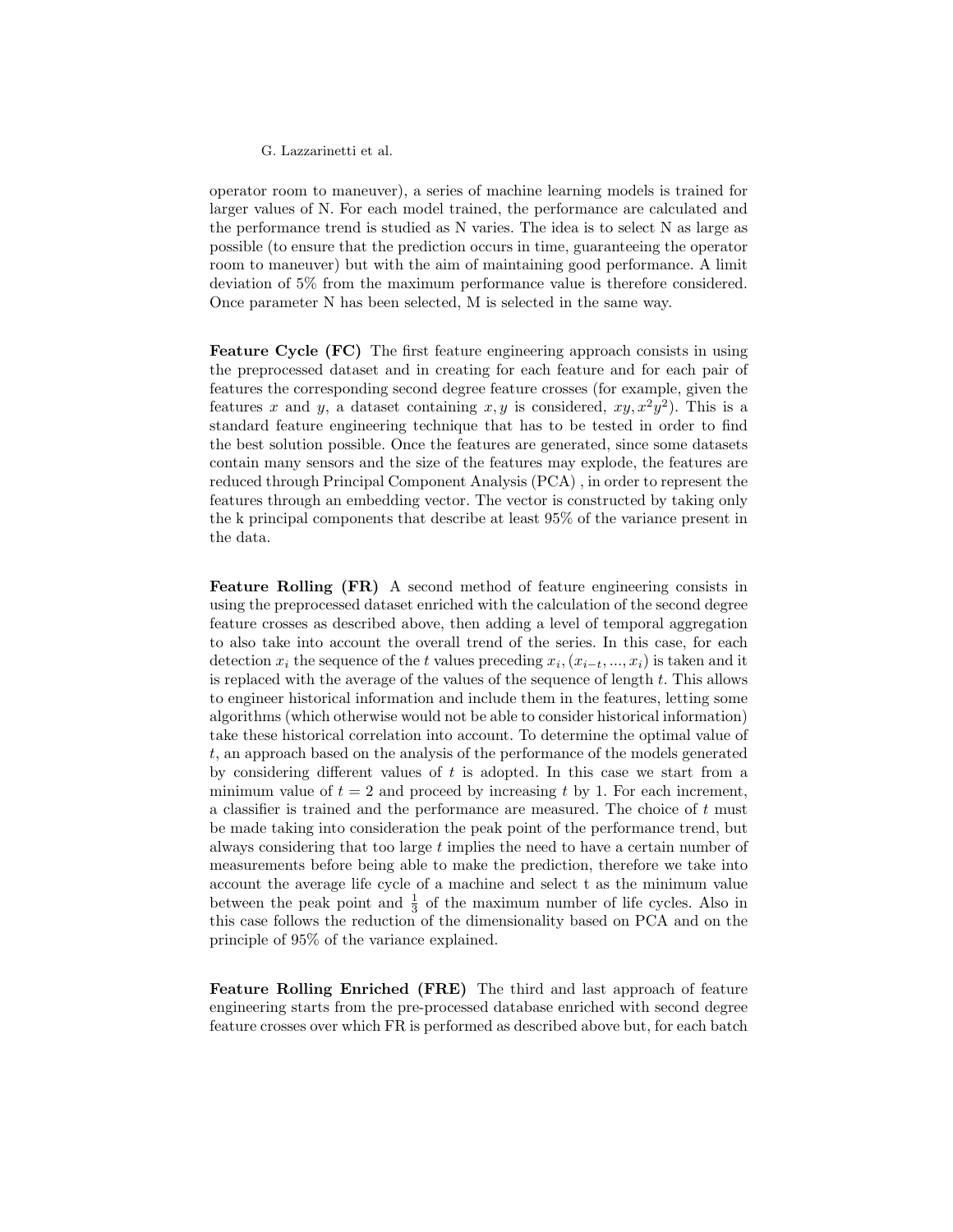the features are enriched by calculating statistical indices as the mean value, the median, the minimum, the maximum, the skew, the standard deviation and the kurtosis index. This allows to enrich the dataset with statistically significant features that could help in modeling particular relations between variables. Also in this case follows the reduction of the dimensionality based on PCA and on the principle of 95% of the variance explained.

#### 3.3 Algorithms and auto-learning tools

Once the datasets have been prepared, different machine learning algorithms are trained for each of the datasets described above which, according to the state of the art, are widely used. Specifically, the algorithms chosen for the creation of the benchmark are: Logistic Regression (LR) as baseline algorithm, RF, ANN and KNN since they are the main used algorithms in this context according to the state of the art (from which we excluded SVM due to their scalability issues with large datasets) and LSTM classifier which, among the DL techniques, is the most consolidated in sequence learning problems [1]. The aforementioned models are trained using Google Cloud Vertex AI [60], in order to keep track of models and versions and taking advantage of the hyper parameter optimization provided by Google. This optimizer called hypertune is based on Google Vizier and is a black box optimization service released in 2017 [61], based on Bayesan optimization. In addition to training the models described above, we train other models using the auto-learning tools provided by Google. Specifically: Google Cloud AutoML Tables, Google Cloud BQ-ML LR. For these tools of the Google suite it is not necessary to perform tuning of the hyperparameters because these are carried out automatically. For both the algorithms and the auto-learning tools the F1 score is calculated. The training of the algorithms is conducted in a systematic way. Each algorithm or tool is trained using the three different types of datasets.

#### 3.4 Benchmark computation

Once all the algorithms and tools have been trained, the benchmark is computed by averaging the maximum performance obtained in terms of F1 score for each algorithm and for each feature engineering technique applied. More formally, given a set of datasets  $D: \{d_1, ..., d_D\}$ , algorithms  $A: \{a_1, ..., a_A\}$  and feature engineering techniques  $F : \{f_1, ..., f_F\}$  and considered  $F1_{a,f}^d$  as the F1-score associated to the  $a^{th}$  algorithm, the  $f^{th}$  feature engineering and the  $d^{th}$  dataset, the benchmark is computed as

$$
\frac{\sum_{d=1}^{D} \max_{\{a \in A, f \in F\}} F1_{a,f}^d}{|D|}
$$
 (1)

Thus, this benchmark represents an average result which can be pursued by applying the correct feature engineering technique and the correct algorithm to a specific dataset.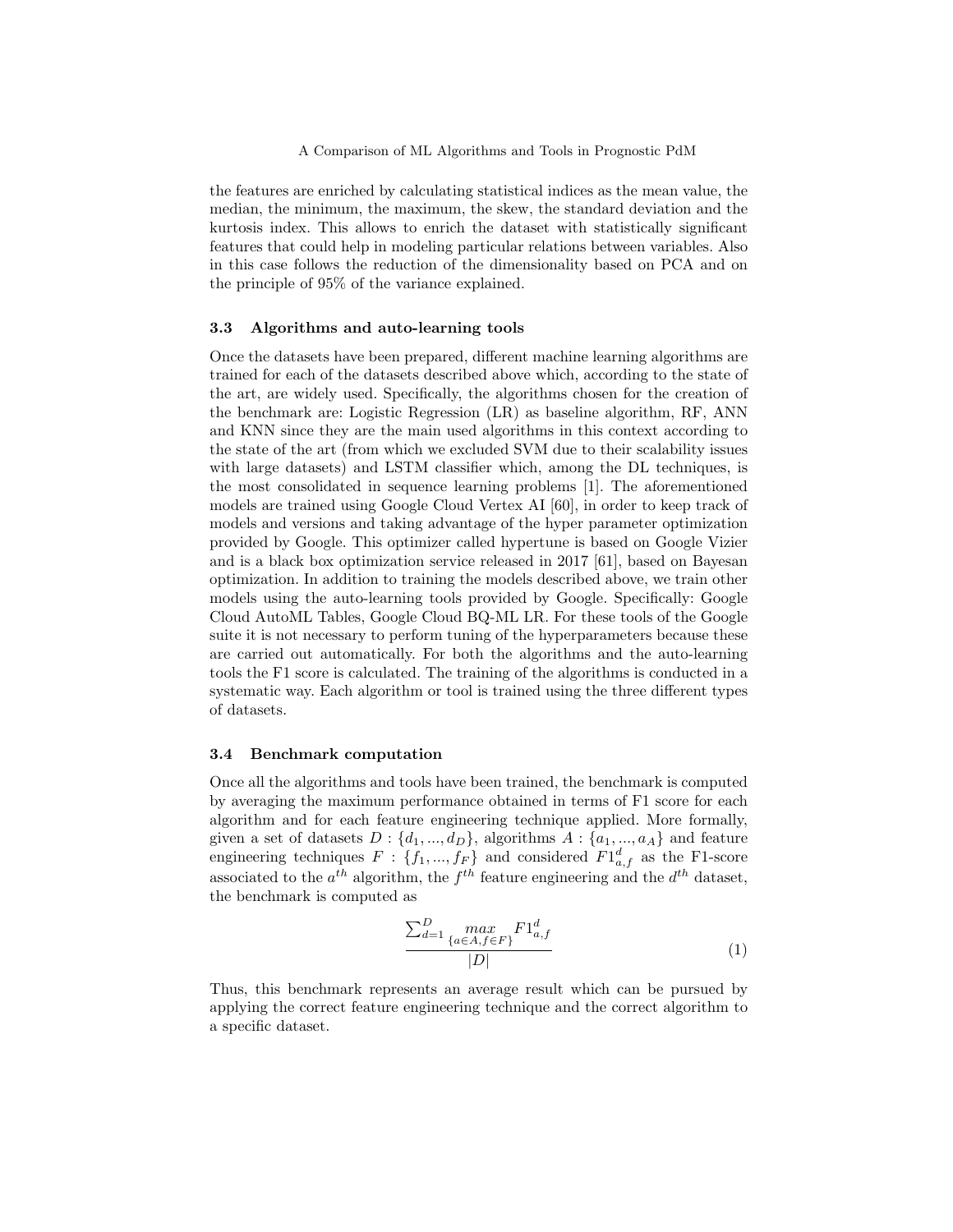Guidelines for benchmark computation and evaluation To summarize, given a set of dataset D, to compute the benchmark the following steps need to be performed for each dataset:

- Define the minimum number of cycles N to let the operator intervene.
- Preprocess the data and define the optimal value of N and M with the methodology defined in paragraph 3.2-Preprocessing.
- Over the preprocessed data run the feature engineering technique defined as FC, FR and FRE, defining the optimal parameter t for the FR feature engineering technique with the methodology described in 3.2-Feature Rolling (FC).
- Divide the data in train and test with an 80/20 split and train the LR, RF, ANN and KNN algorithms with the training data using Google Cloud vertex AI leveraging the HyperTune algorithm to run cross validation and hyperparameters tuning and Google auto-learning tools that automatically perform all the optimizations.
- Test each algorithm trained with the test data and measure the F1-score.
- Compute the benchmark as described in paragraph 3.4 by considering the best F1-score for each algorithm trained and feature engineering technique applied.

The benchmark thus obtained represents an average affordable result. Moreover, by following the same steps over a real dataset, it is possible also to identify the best algorithm for the specific case and compare the performance over that dataset with respect to a predefined benchmark.

## 3.5 SNN based algorithm

In addition to the state-of-the-art algorithms we decided to study the performance of an innovative approach based on SNN [51]. In particular, we design an SNN composed of two twin layers of LSTM neural networks. The objective of this network is to take as input distinct time series associated with machine operation that correspond to series that do not end in a fault and series that end in a fault, sampled at different distances from the fault event itself. Each series will have a class set according to the parameters N and M selected as described in section 3.2. The assignment criterion is determined by the distance of the last value of the series from the failure event in terms of cycles. On the basis of this input, the network is trained by considering distinct pairs of time series, some of the same class and some of different classes. The LSTM-based embedding layers allow to build an embedding of these series taking into account temporal dependencies. The network is trained to understand how to create these embedding so that the selected distance metric considers more similar series of the same class and more dissimilar series of different classes. The model is trained using Google Cloud Vertex AI and leveraging hypertune for learning rate, epochs and batch size. In order to make predictions, this kind of model, for each input series, must build the embedding and compare it with the embeddings of a certain number of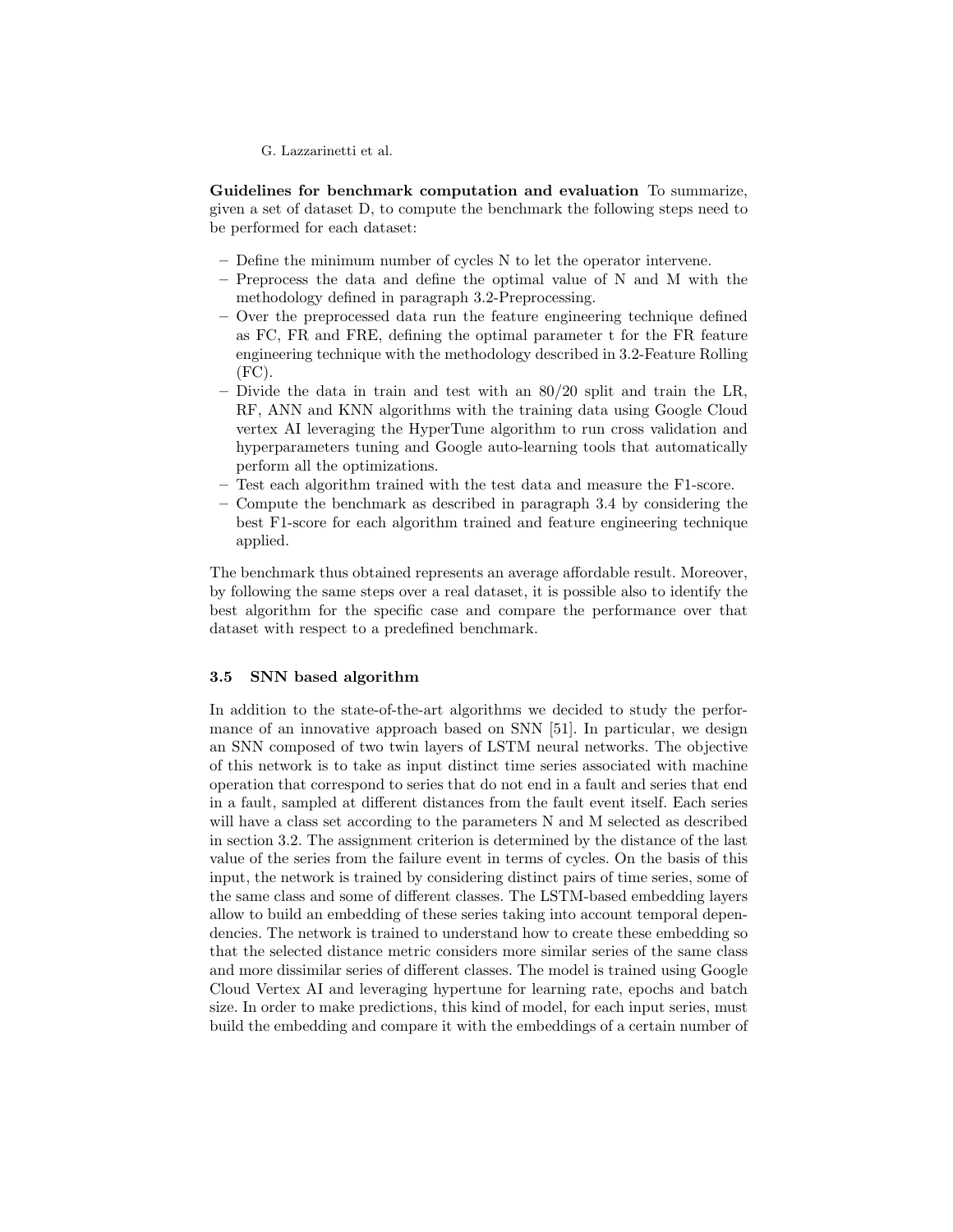previously collected series for which the class is known. The prediction class for the input series is selected based on the majority voting of the classes assigned by distance from each previously collected series. It is evident, however, that the choice of the comparison series has an impact on the performance of the classifier. Thus, we design a methodology to select the best comparison series. Given a dataset of K classes  $C: \{C_1, C_2, ..., C_K\}$  and N instances  $X_1, ..., X_N$ such that each instance is a tensor of  $F$  features and  $T$  subsequent time instants (namely a multivariate time series) so that each component of the instance  $X_n$ is represented by  $x_{n,t}^f$  with  $t \in \{1, ..., T\}$  and  $f \in \{1, ..., F\}$ 

$$
X_n = \begin{pmatrix} x_{n,1}^1 & \cdots & x_{n,T}^1 \\ x_{n,1}^2 & \cdots & x_{n,T}^2 \\ \vdots & \ddots & \vdots \\ x_{n,1}^F & \cdots & x_{n,T}^F \end{pmatrix}, \forall n \in \{1, \ldots, N\}
$$
 (2)

For each feature f and for each time instant t, the centroid  $\overline{\mu_k}$  of the class k with the components  $\mu_{k,t}^f$  are computed as

$$
\overline{\mu_k} = \begin{pmatrix} \mu_1^1 & \cdots & \mu_T^1 \\ \vdots & \ddots & \vdots \\ \mu_1^F & \cdots & \mu_T^F \end{pmatrix}, \mu_{k,t}^f = \frac{1}{|C_k|} \sum_{X_j \in C_k} x_{j,t}^f, \forall k \in \{1, \dots, K\}
$$
(3)

Starting from the centroids of each class, we propose to use an approach based on KNN to get the S multivariate time series closest to each centroid and use these as comparison samples to detect the final class by majority voting. In this way we assure to use as a comparison sample just the series that are more descriptive of each class. The size of S will be determined on the basis of performance, starting from a minimum value of 1, which correspond to an n-way one shot learning, and increasing incrementally. The drivers for the choice of S will be both the performance of the models and the prediction times: since the system must be industrialized it will be necessary that these times remain relatively low, approximately in the order of seconds. Furthermore, since this is a classification model, the same metrics used to evaluate the other models that contribute to the definition of the benchmark are used to evaluate and compare the performance of this innovative approach with the benchmark.

## 4 Experimental results

In the following the experimental results obtained are shown. In particular, firstly the results obtained in running the methodology for N, M and t selection, as explained in Paragraph 3.2. Then, the actual results of the different models and tools trained to compute a benchmark and a comparison between the benchmark and the SNN algorithm are presented.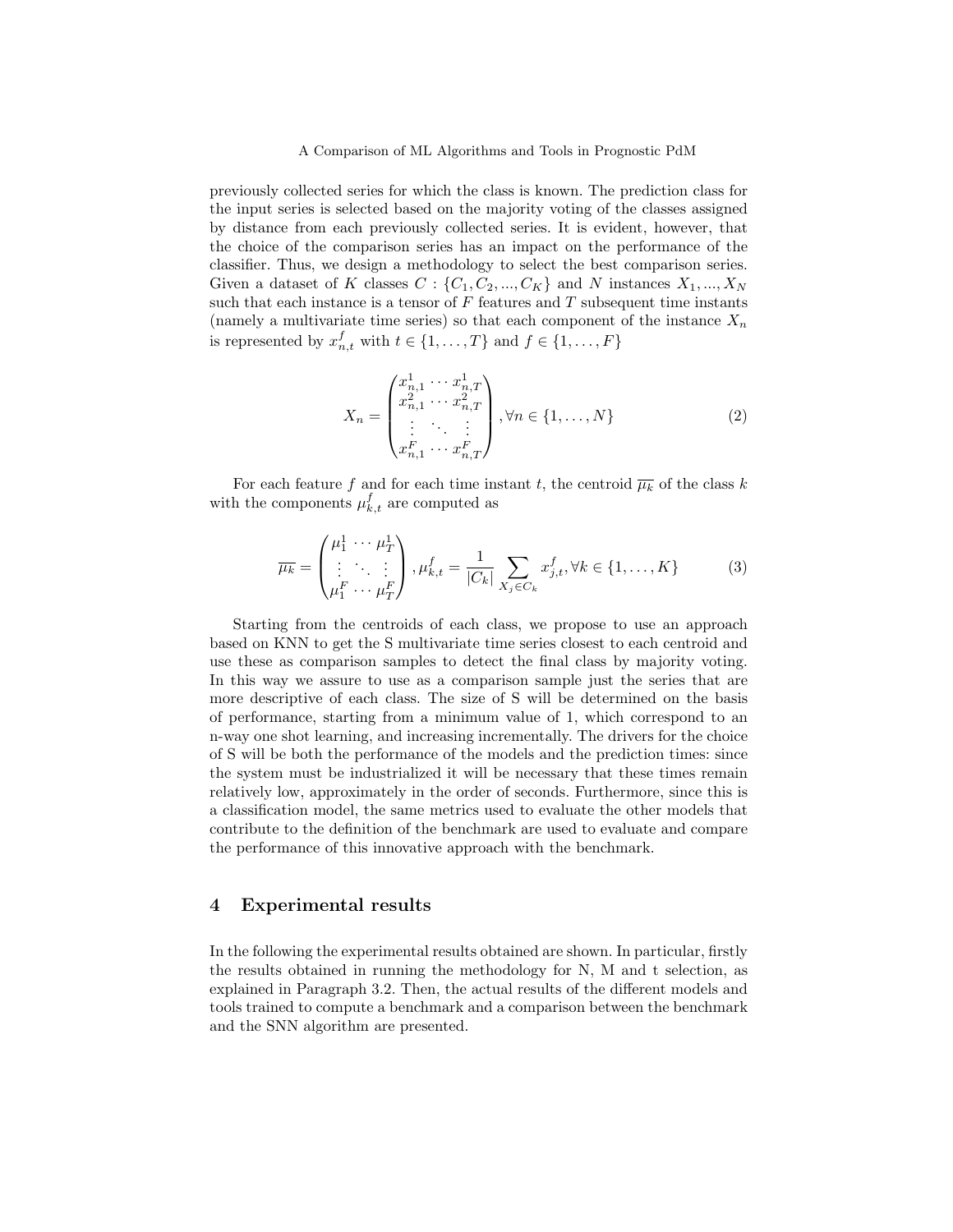## 4.1 Preprocessing and Feature engineering

The first step for the definition of the benchmark is that related to the preprocessing and feature engineering step. It is, indeed, important to define the parameters N, M and t as described in section 3.2-Preprocessing, in order to get the best results by keeping the model useful from a business perspective (i.e., the parameters N and M do not have to be too small, otherwise the operator does not have time to stop the machine and avoid breakage event and, similarly, the t parameter does not have to be too large, otherwise it is necessary to have a lot of values in the past to be able to perform a prediction). In order to determine the parameters N and M we train several RF classifiers firstly for subsequent values of N and then, once N has been defined, of M, keeping N fixed. In Figure 1 the results for different values of N and M for the Aircraft dataset are shown. Clearly, the selection of N and M varies according to the dataset used. As an example, for the XJTU-SY dataset and the OML dataset, the breakage events happen after thousands of cycles, thus N and M are of the order of 50 to 100 thousands, while for the Aircraft dataset the breakage events happen after hundreds of cycles, thus N and M are of the order of 10 to 100 cycles. After looking at the results, and considering a limit deviation of 5% from the maximum performance value to keep N and M as large as possible, the selected parameters are defined in Table 1.



Fig. 1. N-M selection

Table 1. Best N, M and t for each dataset

| Dataset  | Best N | Best M | Best t |
|----------|--------|--------|--------|
| Aircraft | 25     | 20     | 20     |
| XJTU-SY  | 10000  | 10000  | 80     |
| OML      | 100000 | 80000  |        |

Analogous considerations hold for the selection of t. A RF classifier has been trained for subsequent values of  $t$ , starting from  $t=2$ . Also in this case, the frequency of the breakage events impact the selection of t. In Figure 2 it is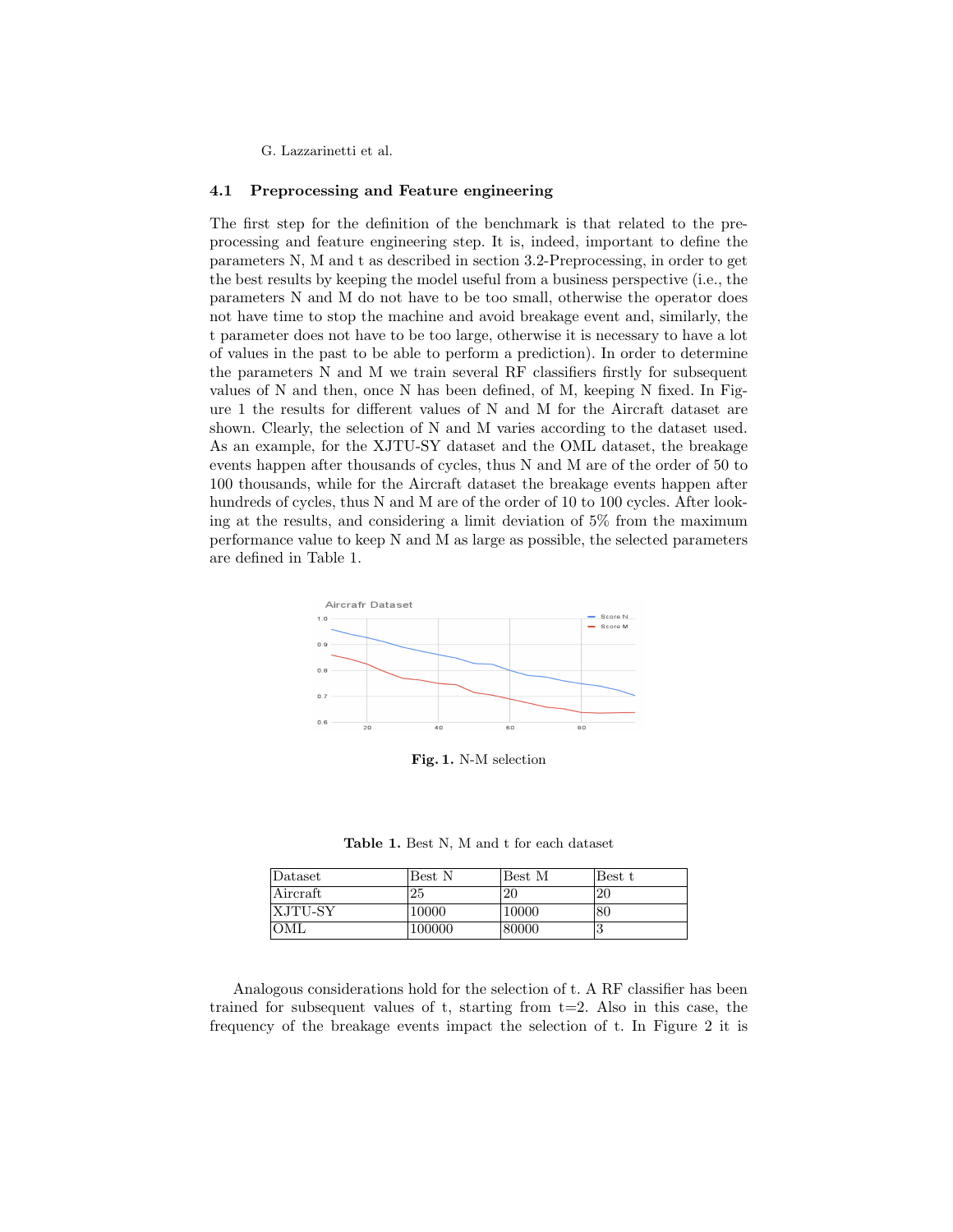shown the trend of the scores register for the Aircraft dataset varying t. In Table 1 we can see the best selected t considering a limit deviation of 5% from the maximum performance value to keep t as small as possible. The selected parameters are those used to train the different models and tools.



Fig. 2. t selection

#### 4.2 General results: benchmark definition

To train and test each model and tools we applied an 80-20 split of training and test data, performing a stratified sampling. All the models have been trained on Google Cloud Vertex AI, exploiting the hyperparameters optimization module. As far as the auto learning tools are concerned, they automatically perform the hyperparameters optimization. In order to compare the results and evaluate the performance of each algorithm, we used the F1 score. In Table 2 a comparison of the results obtained is shown. By analyzing the results we can see that generally the performance over the OML dataset are better than the other and the ones over the XJTU-SY dataset are worse. On average, the RF algorithm reaches the best performance over all datasets (with all the feature engineering techniques applied), with an 85.5% of F1 score. Moreover, we can state that the FRE feature engineering technique, in most cases extremely improves the results of the algorithms. This can be seen especially in the case of Aircraft and XJTU-SY, where the performance over the other feature engineering techniques are definitely worse, but also in the case of OML, even though the performance are good also in the other cases. Finally, by considering the best results for each dataset over all the feature engineering techniques and over all the algorithms tested, on average we can state that it is possible to reach a 98% of F1-score, with a 1.7% of standard deviation. This is the benchmark computed as in Equation 1, which describes the target result that one can achieves by properly selecting the algorithm and the feature engineering technique for his own specific dataset.

## 4.3 SNN results

In order to define the performance of the SNN algorithm, firstly we need to define the optimal number S of comparison series. To define the optimal number S, we follow the methodology proposed in Paragraph 3.5. We compute different F1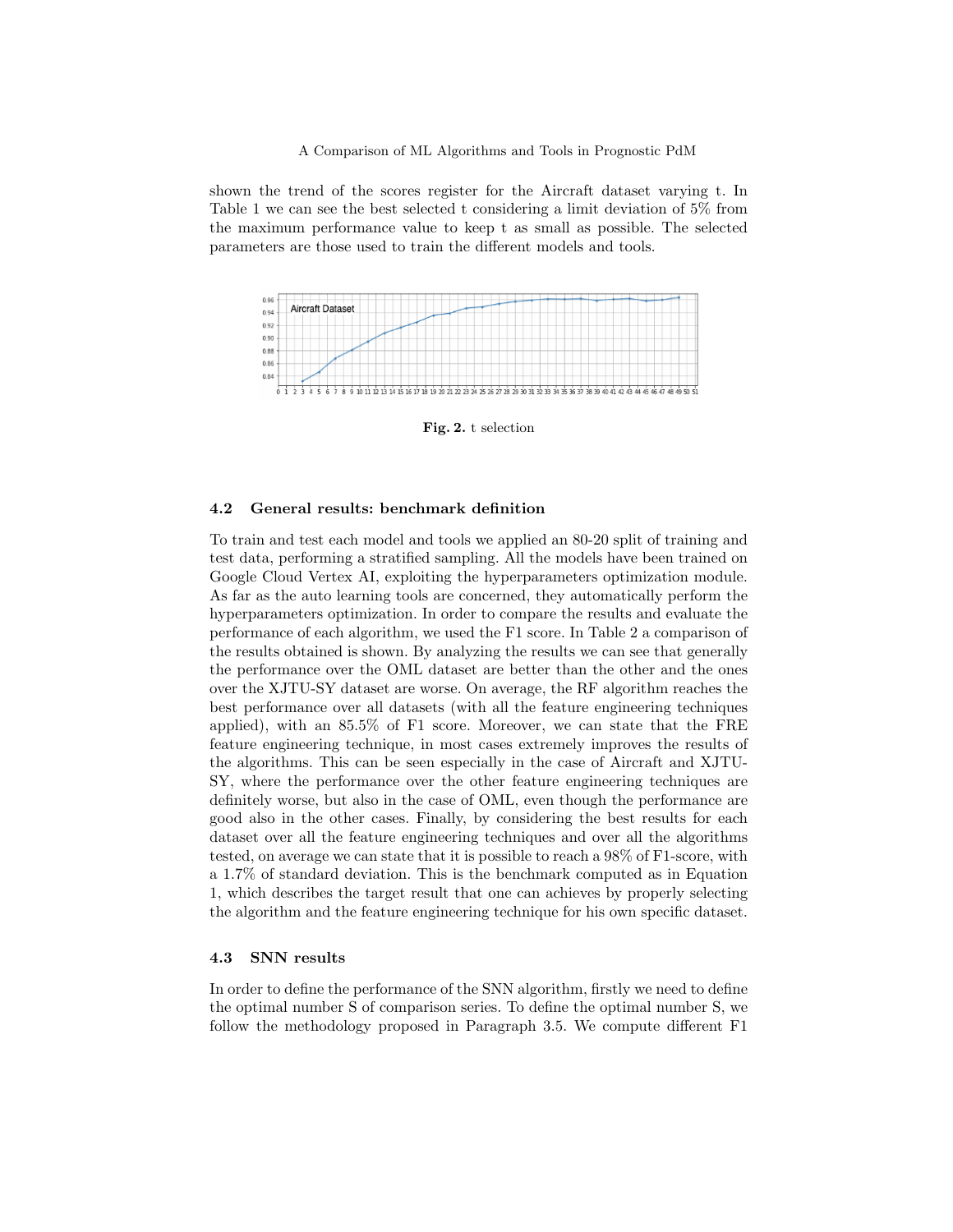| Dataset    | Feat. Eng. ANN KNN LSTM LR RF AutoML BQ-ML SNN |      |      |      |                            |      |      |      |
|------------|------------------------------------------------|------|------|------|----------------------------|------|------|------|
| Aircraft   | $_{\rm FC}$                                    | 0.6  | 0.58 |      | $0.6 \quad 0.6 \quad 0.59$ | 0.6  | 0.56 | 0.66 |
|            | FR.                                            | 0.6  | 0.93 |      | 0.56 0.59 0.91             | 0.74 | 0.51 | 0.66 |
|            | $_{\rm FRE}$                                   | 0.89 | 0.9  |      | $0.59$ $0.57$ $0.96$       | 0.89 | 0.53 | 0.99 |
| XJTU-SY FR | $_{\rm FC}$                                    | 0.48 | 0.46 |      | $0.46$ 0.4 0.45            | 0.49 | 0.33 | 0.4  |
|            |                                                | 0.26 | 0.84 |      | $0.54$ $0.48$ $0.83$       | 0.69 | 0.44 | 0.53 |
|            | <b>FRE</b>                                     | 0.86 | 0.87 |      | $0.93$ $0.57$ $0.99$       | 0.42 | 0.31 | 0.89 |
| OML        | $_{\rm FC}$                                    | 0.97 | 0.99 |      | 0.97 0.88 0.99             | 0.99 | 0.81 | 0.8  |
|            | FR.                                            | 0.91 | 0.99 | 0.96 | $0.9\,0.99$                | 0.99 | 0.95 | 0.82 |
|            | <b>FRE</b>                                     | 0.99 | 0.99 |      | 0.99 0.98 0.99             | 0.99 | 0.83 | 0.98 |

| <b>Table 2.</b> Final results in terms of F1-score |
|----------------------------------------------------|
|                                                    |

score based on a varying number of comparison series from 1 to 15. We compare the results over each feature engineering and select the smallest S corresponding to the best result. The best results obtained are  $S = 4$  for FC,  $S = 5$  for FR and  $S = 5$  for FRE. Given the benchmark defined previously, we can compare the results of the SNN based algorithms. In Table 2 the results, in terms of F1 score are shown. To compute the predictions, we get the top S series closest to the centroid, defined as in Equation 3. To get the top S series we use the approach based on KNN described in Paragraph 3.5. As we can see, also in this case, the best results are obtained with the FRE feature engineering technique. Very good results are obtained for the Aircraft and the OML dataset, while acceptable results are obtained for the XJTU-SY dataset. Computing the average of the best results also for this algorithm, we have an average F1-score of 95.3%. This is slightly under the benchmark previously defined, however results are comparable, meaning that also this kind of algorithm can be adopted in the context of PdM.

## 5 Conclusion and future works

In this research we present a methodology for the definition of a benchmark in terms of performance in the context of prognostic predictive maintenance from the classification perspective. In defining the benchmark we consider different preprocessing and feature engineering techniques and different machine learning algorithms and auto-learning tools and we compute the benchmark over different public datasets. We also define some approaches to automate parameters selection that contribute to reach the best performance. In conclusion, we show that, despite the input dataset, it is possible to select the proper feature engineering technique and the proper machine learning algorithm or tool to reach an average F1-score of 98%. Moreover we test an innovative approach based on SNN and we show that it is competitive with the benchmark computed. To enhance the research, it could be interesting to expand the definition of the benchmark also to real datasets, to understand whether the results obtained with public dataset (some of which are synthetic) can be compared with the results obtained with real dataset.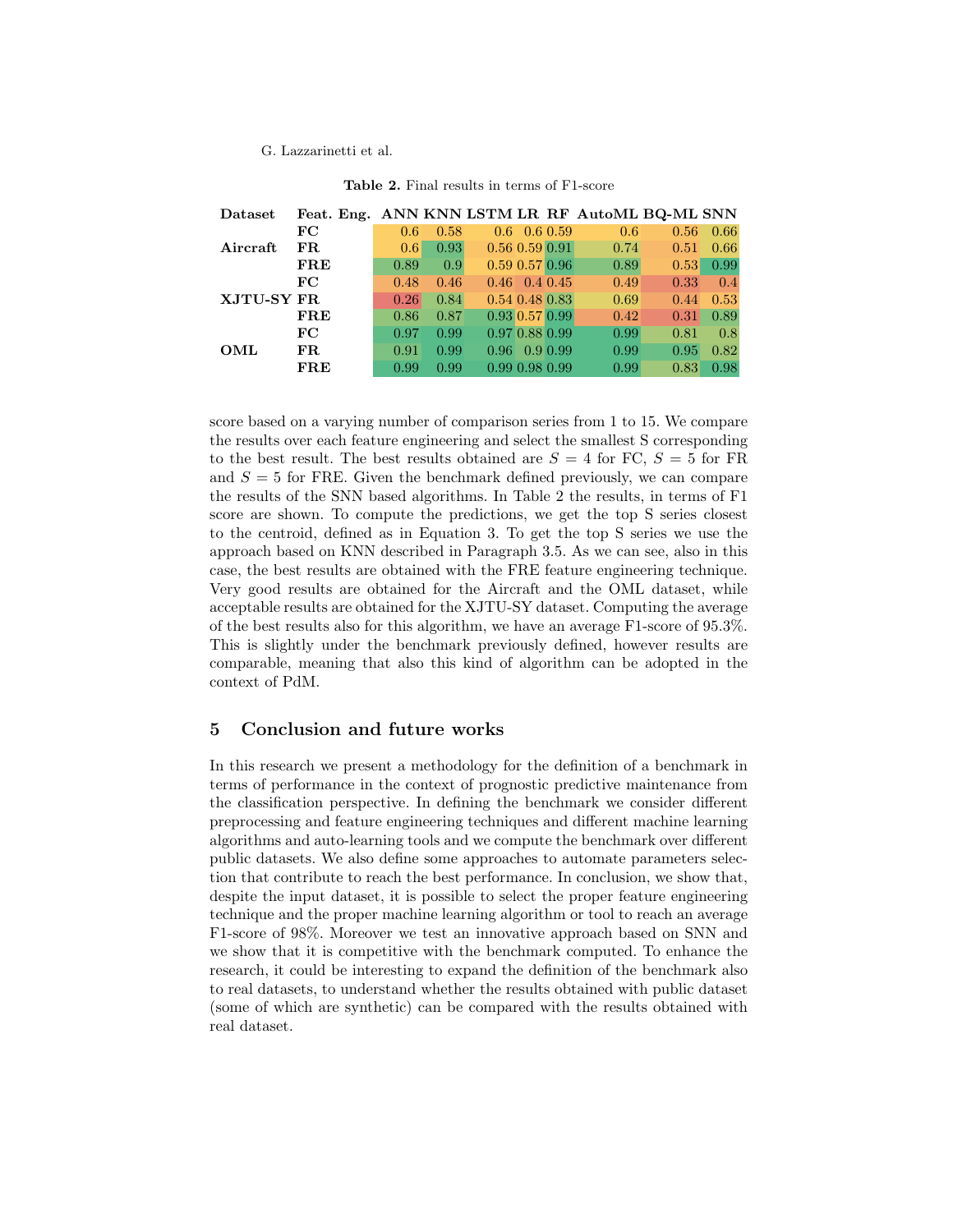## References

- 1. Yongyi, R., Xiaoxia, Z., Pengfeng, L., Yonggang, W., Ruilong, D.: A Survey of Predictive Maintenance: Systems, Purposes and Approaches. ArXiv preprint, arXiv:1912.07383 (2019)
- 2. Paolanti, M., Romeo, L., Felicetti, A., Mancini, A., Frontoni, E., Loncarski, J.: Machine Learning approach for Predictive Maintenance in Industry 4.0. In: Proceedings of the 14th IEEE/ASME International Conference on Mechatronic and Embedded Systems and Applications (MESA). IEEE, Oulu, Finland (2018)
- 3. Borgi, T., Hidri, A., Neef, B., Naceur, M. S.: Data analytics for predictive maintenance of industrial robots. In: International conference on advanced systems and electric technologies (IC ASET), pp. 412–417 (2017)
- 4. Rauch, E., Linder, C., Dallasega, P.: Anthropocentric Perspective of Production before and within Industry 4.0. Computers & Industrial Engineering. 139 (2019)
- 5. Carvalho, T., Soares, F., Vita, R., Francisco, R., Basto, J.: A systematic literature review of machine learning methods applied to predictive maintenance. Computers & Industrial Engineering 137 (2019)
- 6. Nguyen, K. A., Do, P., Grall, A.: Multi-level predictive maintenance for multicomponent systems. Reliability Engineering System Safety 144, 83–94 (2015)
- 7. Habib, U. R. M., Ahmed, E., Yaqoob, I., Hashem, I., Ahmad, S., Imran, M.: Big Data Analytics in Industrial IoT Using a Concentric Computing Model. IEEE Communications Magazine 56, 37–43 (2018)
- 8. Peng, S., Wansen, F., Ruobing, H., Shengen, Y., Yonggang, W.: Optimizing Network Performance for Distributed DNN Training on GPU Clusters: ImageNet/AlexNet Training in 1.5 Minutes. IEEE Transactions on Big Data (2019)
- 9. Konys, A.: An Ontology-Based Knowledge Modelling for a Sustainability Assessment Domain. Sustainability 10(2) (2018)
- 10. Schmidt, B., Wang, L., Galar, D.: Semantic Framework for Predictive Maintenance in a Cloud Environment. In: Teti, R., Doriana, M., Addona, D. (eds) 10th CIRP Conference on Intelligent Computation in Manufacturing Engineering - CIRP ICME 16, LNCS, vol. 62, pp 583-588. Elsevier
- 11. Lira, N. D., Borsato, M.: OntoProg: An ontology-based model for implementing Prognostics Health Management in mechanical machines. Advanced Engineering Informatics 38, 746–759 (2018)
- 12. Xu, F., Liu, X., Chen, W., Zhou, C., Cao, B.: Ontology-Based Method for Fault Diagnosis of Loaders. Sensors 18(3) (2018)
- 13. Cao, Q., Giustozzi, F., Zanni, M. C., De, B., De, B. F., Reich, C.: Smart Condition Monitoring for Industry 4.0 Manufacturing Processes: An Ontology-Based Approach. Cybernetics and Systems 50, 1–15 (2019)
- 14. Evgeny, K., Gulnar, M., Ognjen, S., Guohui, X., Elem, G. K., Mikhail, R.: Semantically-enhanced rule-based diagnostics for industrial Internet of Things: The SDRL language and case study for Siemens trains and turbines. Journal of Web Semantics 56, 11–29 (2019)
- 15. Toufik, B., Benidir, M.: Bearing faults diagnosis using fuzzy expert system relying on an Improved Range Overlaps and Similarity method. Expert Systems with Applications 108 (2018)
- 16. Antomarioni, S., Pisacane, O., Potena, D., Bevilacqua, M., Ciarapica, F. E., Diamantini, C.: A predictive association rule-based maintenance policy to minimize the probability of breakages: application to an oil refinery. The International Journal of Advanced Manufacturing Technology 105 (2019)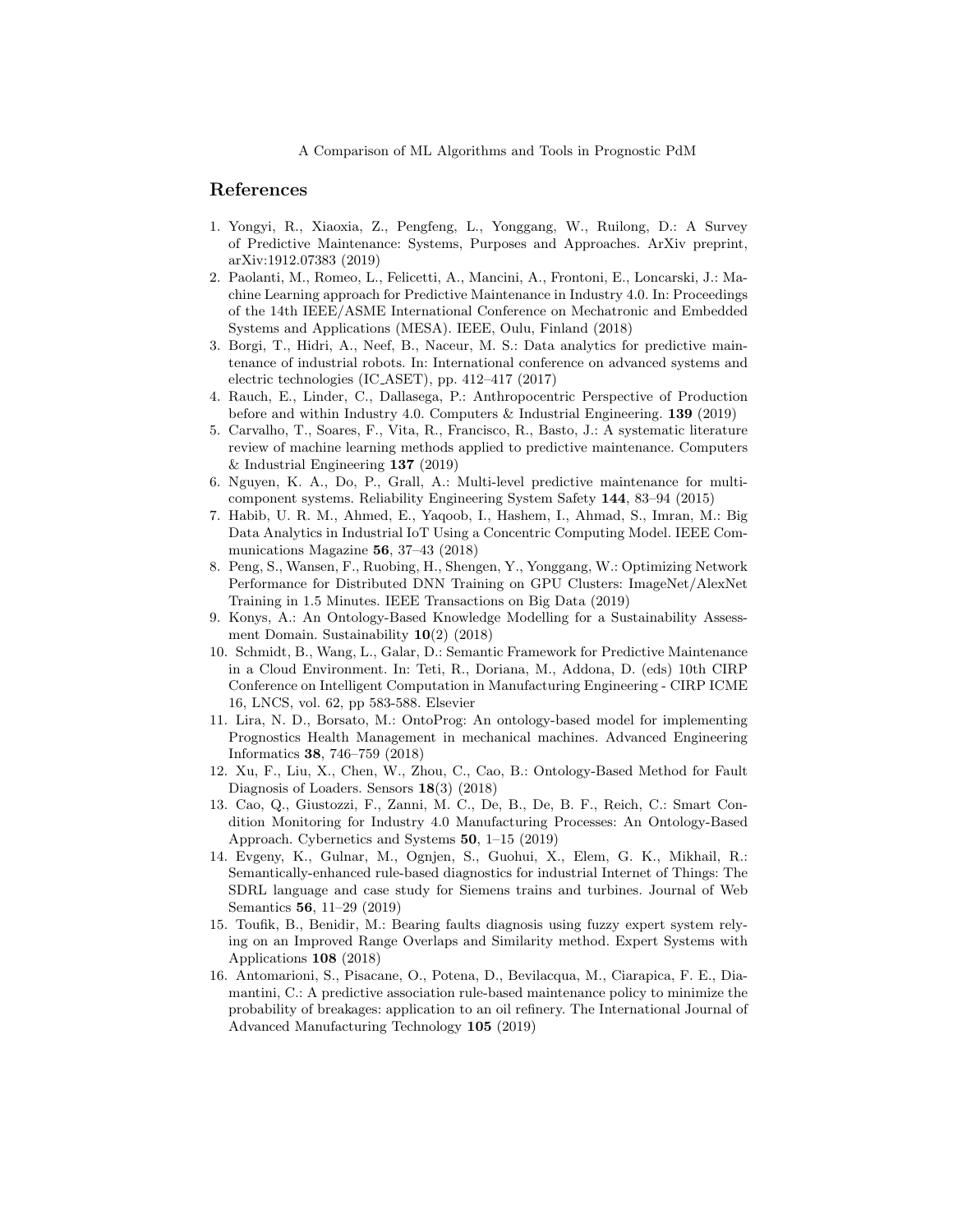- 17. Bernard, G.: Rule mining in maintenance: Analysing large knowledge bases. Computers & Industrial Engineering 139 (2020)
- 18. Zhang, L., Zhongqiang, M., Sun, C. Y.: Remaining Useful Life Prediction for Lithium-Ion Batteries Based on Exponential Model and Particle Filter. IEEE Access (2018)
- 19. Sevegnani, M., Calder, M.: Stochastic Model Checking for Predicting Component Failures and Service Availability. IEEE Transactions on Dependable and Secure Computing (2017)
- 20. Aizpurua, U. J., Catterson, V., Abdulhadi, I., Segovia, M.: A Model-Based Hybrid Approach for Circuit Breaker Prognostics Encompassing Dynamic Reliability and Uncertainty. IEEE Transactions on Systems, Man, and Cybernetics: Systems 48(9), 1–12 (2017)
- 21. Nan, C., Zhi, S. Y., Yisha, X., Linmiao, Z.: Condition-based maintenance using the inverse Gaussian degradation model. European Journal of Operational Research 243(1), 190–199 (2015)
- 22. Donghui, P., Jia, B. L., Jinde, C.: Remaining useful life estimation using an inverse Gaussian degradation model. Neurocomputing 185, 64–72. (2016)
- 23. Vianna, W., Yoneyama, T.: Predictive Maintenance Optimization for Aircraft Redundant Systems Subjected to Multiple Wear Profiles. IEEE Systems Journal  $12(2)$ , 1-12  $(2017)$
- 24. Nathalie, C., Karel, M., Aless, , Ro, A.: Model-based predictive maintenance in building automation systems with user discomfort. Energy 138, 306–315 (2017)
- 25. Keizer, M., Flapper, S., Teunter, R.: Condition-based maintenance policies for systems with multiple dependent components: A review. European Journal of Operational Research 261 (2017)
- 26. Wuest, T., Weimer, D., Irgens, C., Thoben, K. D.: Machine learning in manufacturing: Advantages, challenges, and applications. Production & Manufacturing Research 4, 23–45 (2016)
- 27. Teng, W., Zhang, X., Liu, Y., Ma, Z.: Prognosis of the Remaining Useful Life of Bearings in a Wind Turbine Gearbox. Energies 10(32) (2016)
- 28. Karmacharya, I., Gokaraju, R.: Fault Location in Ungrounded Photovoltaic System Using Wavelets and ANN. IEEE Transactions on Power Delivery 33(2), 549–559 (2017)
- 29. Netam, G., Yadav, A.: Fault Detection, Classification and Section Identification in Distribution network with D-STATCOM using ANN. International Journal of Advanced Technology and Engineering Exploration 4 (2016)
- 30. Chine, W., Mellit, A., Lughi, V., Malek, A., Sulligoi, G., Massi, P. A., Ro, : A novel fault diagnosis technique for photovoltaic systems based on artificial neural networks. Renewable Energy 90, 501–512 (2016)
- 31. Abdallah, I., Dertimanis, V., Mylonas, C., Tatsis, K., Chatzi, E., Dervilis, N., Worden, K., Maguire, A.: Fault diagnosis of wind turbine structures using decision tree learning algorithms with big data. Safety and Reliability - Safe Societies in a Changing World (2018)
- 32. Rabah, B., Samir, M.: Fault detection and diagnosis based on C4.5 decision tree algorithm for grid connected PV system. Solar Energy 173, 610–634 (2018)
- 33. Sangram, P., V, M. P.: Fault Detection of Anti-friction Bearing using Ensemble Machine Learning Methods. International Journal of Engineering, Transactions B: Applications 31, 1972–1981 (2018)
- 34. Han, H., Cui, X., Fan, Y., Qing, H.: Least squares support vector machine (LS-SVM)-based chiller fault diagnosis using fault indicative features. Applied Thermal Engineering 154, 540–547 (2019)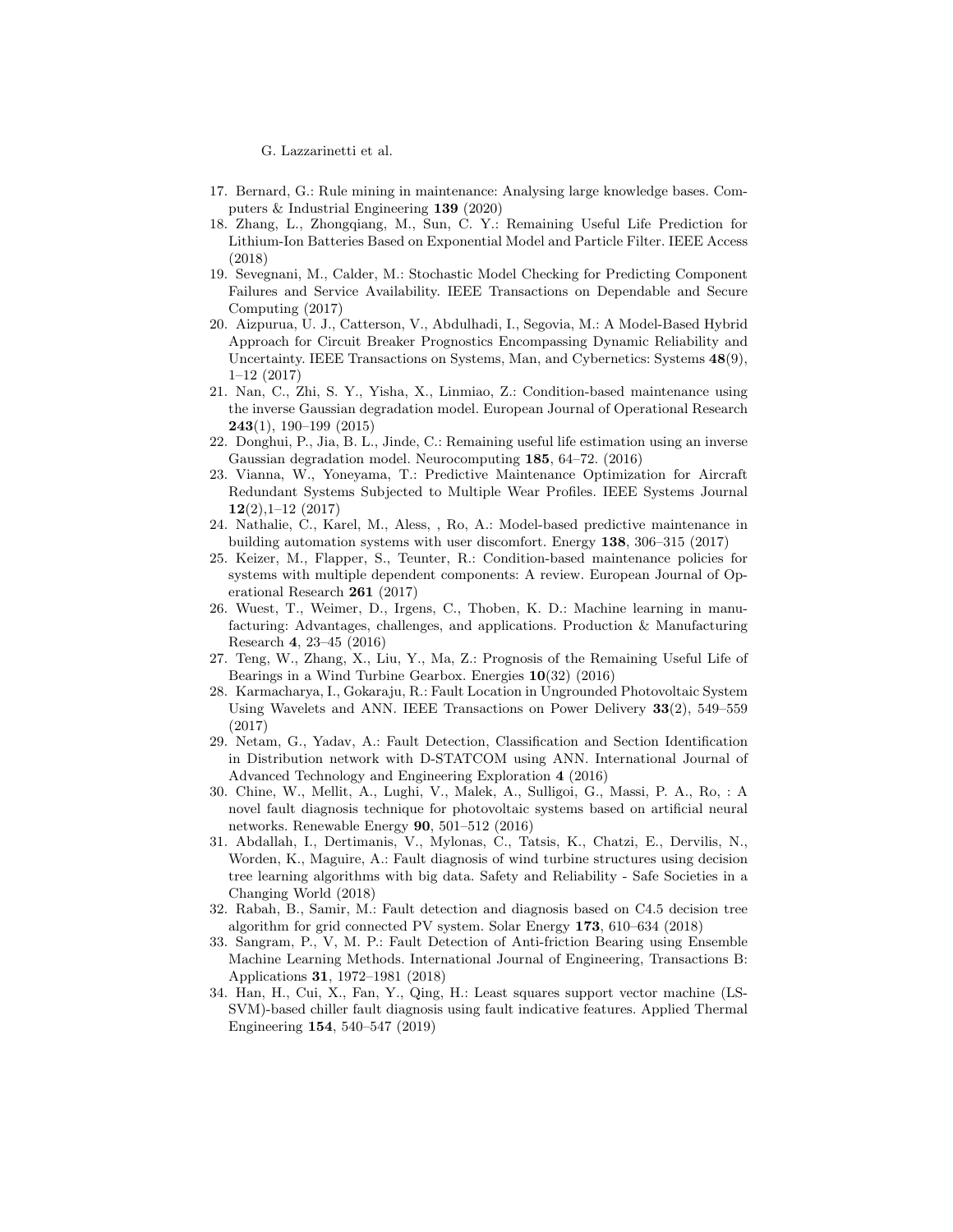- 35. Zhu, X., Xiong, J.: Fault Diagnosis of Rotation Machinery Based on Support Vector Machine Optimized by Quantum Genetic Algorithm. IEEE Access 6, 33583–33588 (2018)
- 36. Liu, Z., Mei, W., Zeng, X., Yang, C., Zhou, X.:Remaining useful life estimation of insulated gate biploar transistors (igbts) based on a novel volterra k-nearest neighbor optimally pruned extreme learning machine (vkopp) model using degradation data. Sensors, 7(11) 2524 (2017)
- 37. Qin, H., Xu, K., Ren, L.: Rolling Bearings Fault Diagnosis via 1D Convolution Networks. In: 2019 IEEE 4th International Conference on Signal and Image Processing (ICSIP), pp. 617–621. IEEE, Wuxi, China (2019)
- 38. Liu, X., Zhou, Q., Shen, H.: Real-time Fault Diagnosis of Rotating Machinery Using 1-D Convolutional Neural Network. In: 2018 5th International Conference on Soft Computing & Machine Intelligence (ISCMI), pp. 104-108. IEEE, Nairobi, Kenya (2018)
- 39. Kiranyaz, S., Gastli, A., Ben, B. L., Alemadi, N., Gabbouj, M.: Real-Time Fault Detection and Identification for MMC Using 1-D Convolutional Neural Networks. IEEE Transactions on Industrial Electronics 66(11), 8760–8771(2018)
- 40. Ren, L., Sun, Y., Wang, H., Zhang, L.: Prediction of Bearing Remaining Useful Life With Deep Convolution Neural Network. IEEE Access 6, 13041 - 13049 (2018)
- 41. Babu, G., Zhao, P., Li, X.: Deep Convolutional Neural Network Based Regression Approach for Estimation of Remaining Useful Life. In: Navathe, S., Wu, W., Shekhar, S., Du, X., Wang, X., Xiong, H. (eds) Database Systems for Advanced Applications. DASFAA 2016. LNCS, vol 9642. Springer, Cham. https://doi.org/10.1007/978-3-319-32025-0 (2016)
- 42. Xingqiu, L., Jiang, H., Hu, Y., Xiong, X.: Intelligent Fault Diagnosis of Rotating Machinery Based on Deep Recurrent Neural Network. In: 2018 International Conference on Sensing,Diagnostics, Prognostics, and Control (SDPC), pp. 67–72. IEEE, Xi'an, China (2018)
- 43. Yuan, J., Tian, Y.: An Intelligent Fault Diagnosis Method Using GRU Neural Network towards Sequential Data in Dynamic Processes. Processes 7(3) (2019)
- 44. Yang, R., Huang, M., Lu, Q., Zhong, M.: Rotating Machinery Fault Diagnosis Using Long-short-term Memory Recurrent Neural Network. IFAC-PapersOnLine 51, 228-232 (2018)
- 45. Chen, J., Jing, H., Chang, Y., Liu, Q.: Gated Recurrent Unit Based Recurrent Neural Network for Remaining Useful Life Prediction of Nonlinear Deterioration Process. Reliability Engineering & System Safety 185, 372–382 (2019)
- 46. Hong, J., Wang, Z., Yao, Y.: Fault prognosis of battery system based on accurate voltage abnormity prognosis using long short-term memory neural networks. Applied Energy 251 (2019)
- 47. Wu, Q., Ding, K., Huang, B.: Approach for fault prognosis using recurrent neural network. Journal of Intelligent Manufacturing 31 (2020)
- 48. Akcay, S., Atapour, A. A., Breckon, T.: GANomaly: Semi-supervised Anomaly Detection via Adversarial Training. In: Jawahar C., Li H., Mori G., Schindler K. (eds) Computer Vision – ACCV 2018. ACCV 2018. LNCS, vol 11363. Springer, Cham. https://doi.org/10.1007/978-3-030-20893-6
- 49. Jiang, W., Hong, Y., Zhou, B., He, X., Cheng, C.: A GAN-Based Anomaly Detection Approach for Imbalanced Industrial Time Series. IEEE Access 7, 143608– 143619 (2019)
- 50. Khan, S., Prosvirin, A., Er, , Kim, J.: Towards Bearing Health Prognosis using Generative Adversarial Networks: Modeling Bearing Degradation. In: 2018 Inter-